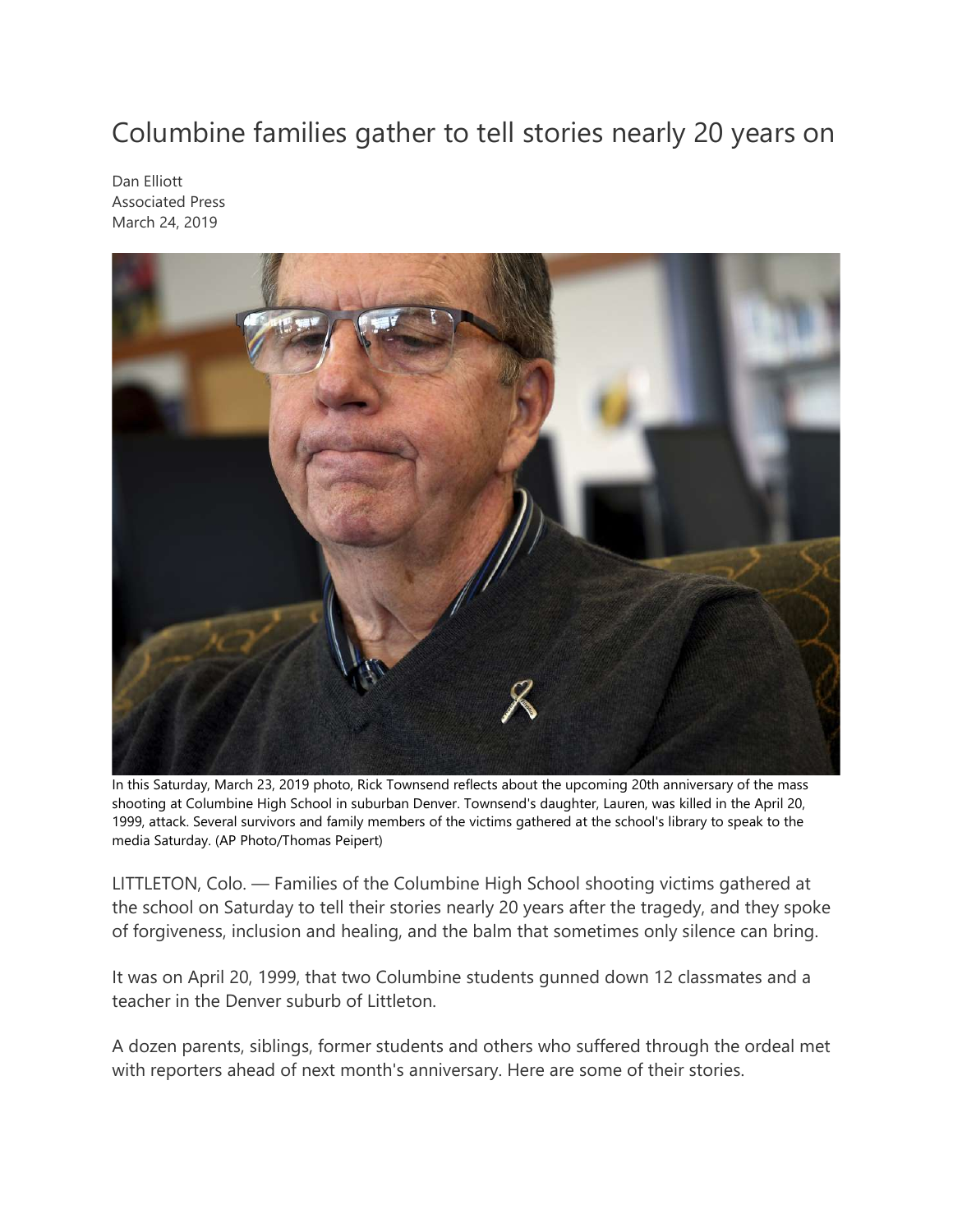Darrell and Sandy Scott

Darrell Scott was thinking about forgiveness Saturday.

Darrell and Sandy Scott's daughter, Rachel, was killed at Columbine, and they founded a program called Rachel's Challenge in her honor. One principle the program teaches is forgiveness, a path the Scotts chose after Rachel was killed.

"It was a difficult choice, but it's enabled us to help students who are struggling with issues in their own life," Darrell Scott said.

Forgiveness frees you, Scott said. "And if you don't forgive, you're going to be unforgiving and bitter and angry and seek revenge," he said.

 $\overline{\phantom{a}}$ 

Craig Scott

The Scotts' son, Craig, was also a student at Columbine and was at the school the day of the attack. He worries that school shootings have become "a part of the American psyche."

"The formula, unfortunately, is, you're bullied at school, so maybe you're going to do a school shooting," said Scott, who has an organization called Value Up and speaks to students about valuing human life and not turning to violence.

"If you're bullied at school or harassed, that's wrong," he said. "But that's also temporary. ... When you choose to go and end somebody's life, that's permanent. That's a permanent judgment."

 $\overline{\phantom{a}}$ 

Frank DeAngelis

Frank DeAngelis, who was Columbine's principal at the time of the shooting, wondered aloud how the killers grew so hateful, and whether part of the answer was that they felt excluded.

"We talk about things to make schools safer," he said, including security cameras and metal detectors. "But the thing you can't underestimate is making everyone feel welcome, inclusiveness."

Schools are becoming more inclusive, he said, but now they have to fight cyberbullying.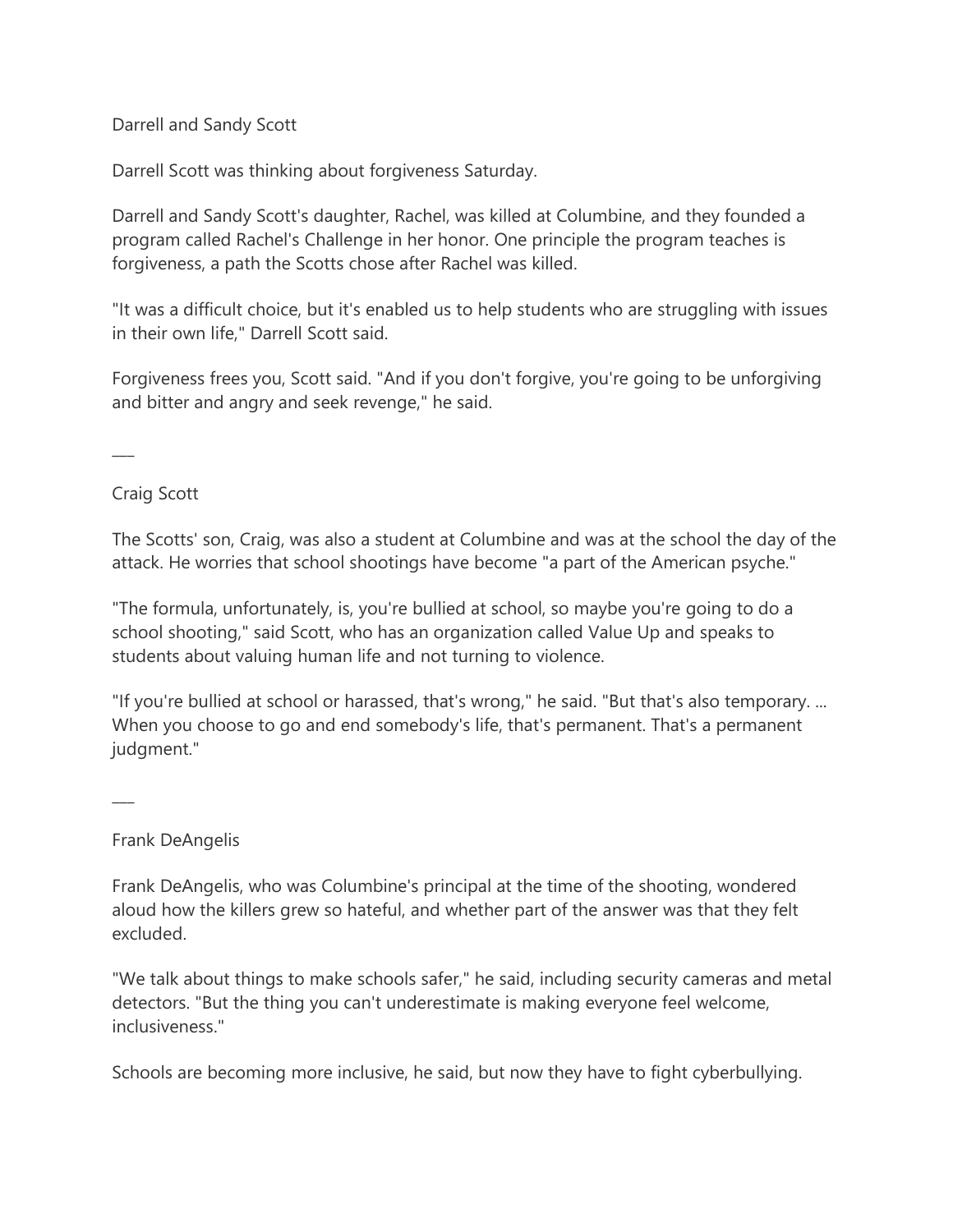"That's the thing that scares me," DeAngelis said. "Now, when someone posts something on this phone, it's there forever, and these kids feel their lives are destroyed forever."

Missy Mendo and Heather Martin

Missy Mendo and Heather Martin were Columbine students who escaped the attack physically unhurt, but the emotional trauma kept them away from the school for years.

"I struggled a lot after Columbine," Martin said.

She eventually ventured back to the school on the 10th anniversary of the shootings, in 2009, but Mendo had not returned before this year.

Mendo and Martin helped found the Rebels Project — named for the Columbine High School mascot — to help other survivors of mass trauma.

That work helped Mendo gather the courage to return Saturday.

"Helping others, knowing that you help them with steps that you had to help yourself through" allowed her to go back, she said. "And knowing that when we were coming here today, we would be able to let other people know we were here if they needed us."

 $\overline{\phantom{a}}$ 

 $\overline{\phantom{a}}$ 

 $\overline{\phantom{a}}$ 

Tom Mauser

For Tom Mauser, whose son Daniel was killed at Columbine, the 20th anniversary will be just another day, and a bad one.

"We live it every day," he said. "It's a remembrance that we have every day that we lost our son, just like anybody who has lost a child."

But he appreciates that other people want to honor the victims and ask how the survivors are faring.

More meaningful than observing anniversaries would be to ask whether society will act to prevent school shootings, Mauser said.

"What resolve do we have to stop this from happening again?" he said.